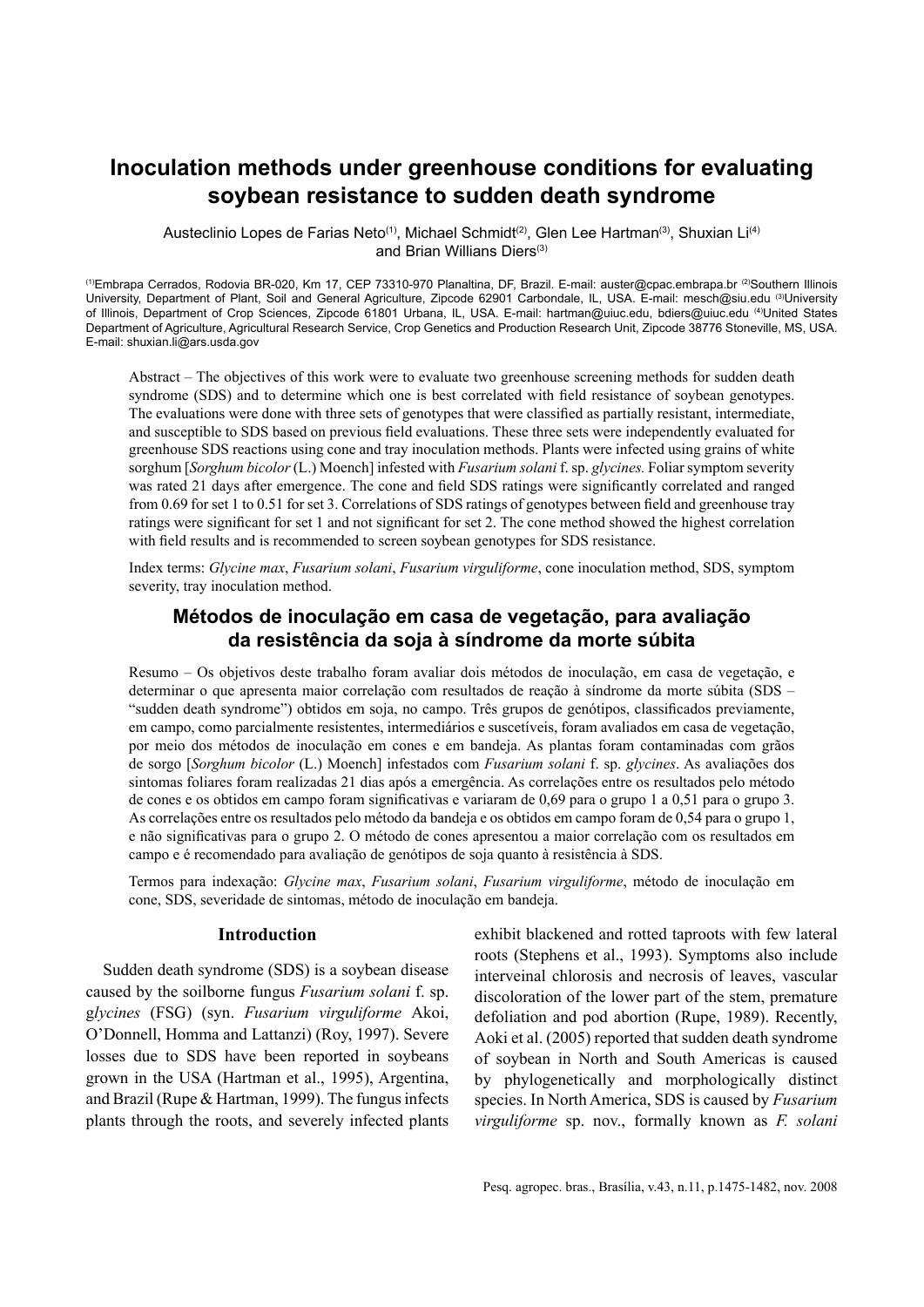f. sp. *glycines*, and in South America, SDS is caused by four species of *Fusarium*: *Fusarium brasiliense* sp. nov., *F. cuneirostrum* sp. nov., *F. tucumaniae*, and *F. virguliforme.*

Screening for SDS reactions of soybean genotypes has been done under field conditions (Hartwig et al., 1996; Schmidt et al., 1999; Farias Neto et al., 2006, 2007), and under greenhouse conditions (Hartman et al., 1997; Mueller, 2001; Njiti et al., 2001). Selection for SDS resistance in the field is difficult, because the disease occurrence is unpredictable due to the sensitivity of symptom development to environmental factors (Njiti et al., 1996). In addition, the evaluation of a great number of lines in the field is time-consuming and expensive.

Researchers have evaluated SDS resistance under greenhouse conditions by inoculating plants with FSG infested oat (Stephens et al., 1993) or sorghum seeds (Hartman et al., 1997; Mueller, 2001), cornmeal (Njiti et al., 2001) or toothpicks (Klingelfuss et al., 2002). Stephens et al. (1993) evaluated the SDS reactions of 12 soybean cultivars, infected with FSG infested oat seeds, in pots, in a greenhouse and in the field, under natural and under inoculation conditions. The correlation between field and greenhouse SDS ratings of cultivars ranged from 0.60 to 0.90. Njiti et al. (2001) tested soybean genotypes for SDS reactions in a greenhouse, using different rates of inoculum mixed to the growth medium. They found that an inoculum rate of 4,000 FSG spores cm<sup>-3</sup> of plant growth medium resulted in the best correlation with the field results.

Hashmi et al. (2005) compared the SDS field reactions of soybean genotypes with greenhouse reactions. The genotypes were infected in a greenhouse by layering inoculum in trays, mixing inoculum to the soil, in trays, and layering inoculum in tubes that were kept under precise soil temperature control with a water bath. They obtained the greatest correlation between field and greenhouse results with the water bath system.

Although successes in predicting SDS field reactions with greenhouse methods has been reported; there is a need to evaluate other greenhouse methods that could predict field reactions more efficiently. Inoculation process, generally, is time-consuming and difficult to be implemented if many genotypes are being evaluated.

The objective of this study was to compare two greenhouse inoculation methods to determine if either can efficiently predict field SDS reactions of soybean genotypes.

#### **Materials and Methods**

Three sets of genotypes were used in this study. Set 1 included 30 recombinant inbred lines (RILs), selected by Njiti et al. (2001) from a population of 100 lines derived from a cross of the SDS susceptible cultivar Essex with the SDS partially resistant cultivar Forrest (Hartwig & Epps, 1977). The RILs were selected based on previous evaluations of foliar symptoms in five field environments naturally infested with FSG as reported by Njiti et al. (2001) and Hnetkovsky et al. (1996). In that study, the field plots were rated for disease incidence (DI) and disease severity (DS). Disease index (DX) values were calculated from these two scores according to Njiti et al. (1998). Disease incidence was taken as an estimate of the plants percentage in each plot with foliar symptoms. Foliar DS was recorded as: 1, 0–10% chlorosis or 1–5% necrosis; 2, 10–20% chlorosis, or for 6–10% necrosis; 3, 20–40% chlorosis, or for 10–20% necrosis; 4, 60% chlorosis, or for 20–40% necrosis; 5, rates greater than 60% chlorosis or greater than 40% necrosis; 6, defoliation 33%; 7, defoliation up to 66%; 8, defoliation greater than 66%; 9, premature death of the plant (Njiti et al., 2001). A disease index (DX; 0–100) was calculated as (DIxDS)/9. The ten most resistant lines from the population were placed in a partially resistant (PR) class, eight of these lines were significantly more resistant than Forrest; the intermediate (IN) class was composed of the ten lines with resistance ratings closest to the population mean; and susceptible (S) class included the ten least resistant lines, all of them significantly more susceptible than Essex (Njiti et al., 2001).

Set 2 included 24 soybean cultivars and lines with characterized SDS field resistance. These genotypes were previously evaluated for resistance in at least three field environments, and were rated for DI as described previously. Because not all cultivars and lines were evaluated in the same field tests, due to maturity differences among lines, the DI scores were adjusted relatively to resistant and susceptible controls. The relative DI scores were employed to place the lines into partially resistant, intermediate and susceptible classes.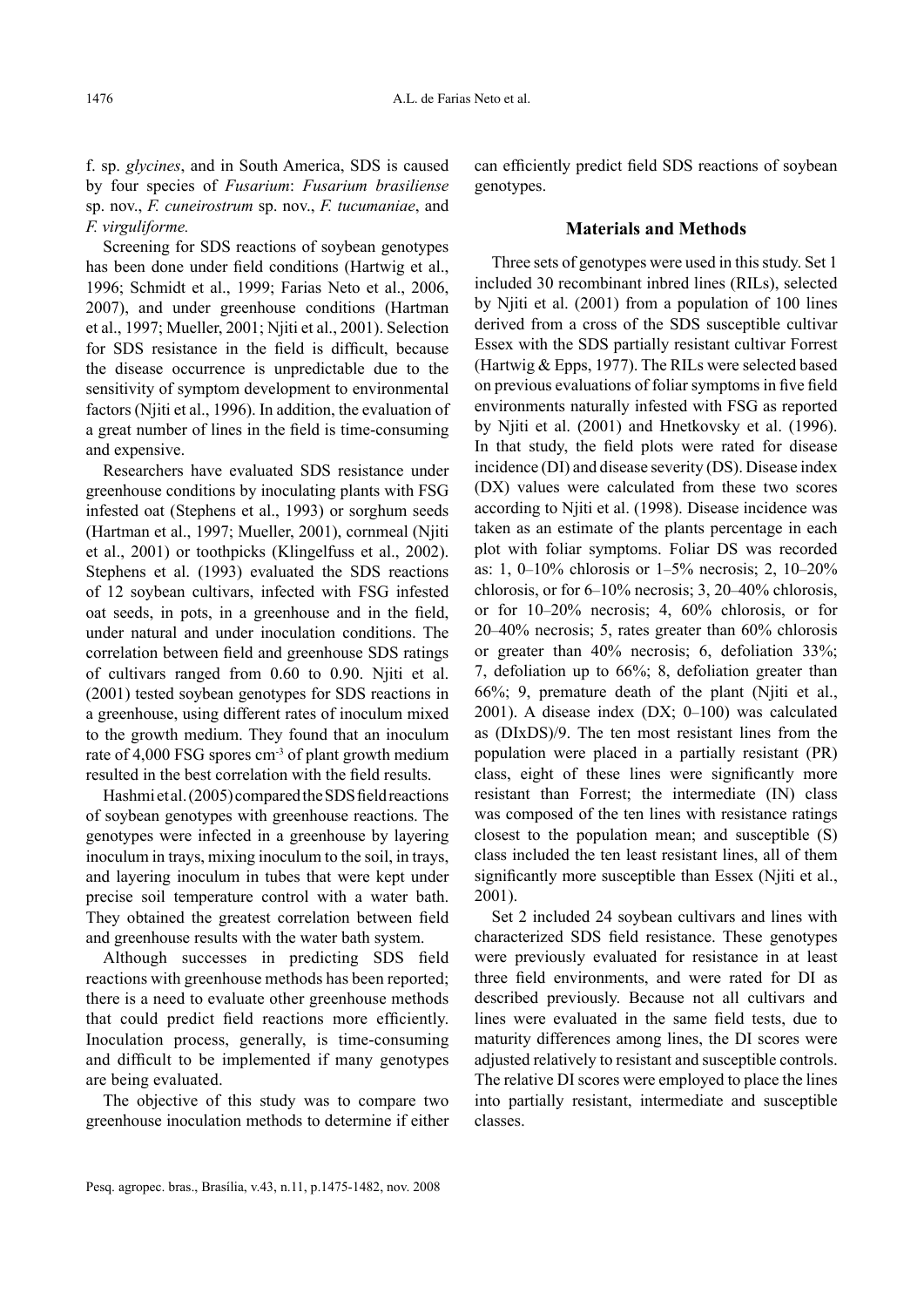Pesq. agropec. bras., Brasília, v.43, n.11, p.1475-1482, nov. 2008

Set 3 included 30 RILs selected from a set of 92, which were derived from the cross of the SDS partially resistant cultivar Ina (Nickell et al., 1999) with the SDS susceptible experimental line LN91-1695. The RILs were evaluated for SDS symptoms in a field in Urbana, IL, during 2003 and 2004 (Farias Neto et al., 2006).

The FSG-1 isolate (Hartman et al., 1995), originated from Monticello, IL, was used to produce all inoculum used in this study, according to Huang & Hartman  $(1996)$ , with modifications described by Farias Neto et al. (2006). Since 2000, the isolate was inoculated onto soybean and reisolated annually. The isolate was grown on white sorghum seeds, which were soaked in water overnight and autoclaved twice in 1-L flasks. Each flask with 300 g of sorghum seeds was infested with 4 mm diameter plugs of fungal mycelium and, then, incubated for two weeks. The colony forming units (CFU) of the infested sorghum inoculum was determined, as previously described on hairy roots (Li et al., 2008), with modifications described by Farias Neto et al. (2006). Briefly, 1 g of sorghum inoculum was soaked in a 250-mL Erlenmeyer flask containing 100 mL of sterile distilled water. The flasks were shaken at 150 rpm, on an orbital shaker, for 30 min and, then, serially diluted 10 fold with sterile distilled water, for two times, resulting in a 100 fold dilution. From each dilution, 100 µL of inoculum was spread on an agar plate (100x15 mm) containing FSG semiselective medium (Huang & Hartman, 1996). Six plates were used for each inoculum dilution. The plates were incubated at room temperature  $(25\pm2$ <sup>o</sup>C) for 10 days. Colonies of FSG were identified as described previously (Li et al., 2000). The number of colonies on each plate was counted and used to calculate the number of colony-forming units per gram of sorghum. The experiment was run twice. The infested sorghum used as inoculum in the greenhouse experiments averaged  $2.4x10^5$  CFU g<sup>-1</sup>.

In the cone method,all three sets of soybean genotypes were evaluated for SDS reactions in SC-10 type cones, containing a layer of FSG inoculum, as described by Farias Neto et al. (2007). The cones were filled with 100 mL of steam-treated soil mix (2:1 sand:soil) topped with 5 mL  $(3 g)$  of FSG infested white sorghum seeds. Twenty mL of soil mix were added to cover the infested sorghum seeds, and three soybean seeds were added to each cone, which were covered with another 20 mL of soil mix. After emergence, seedlings were thinned, and one seedling was left per cone. The soil was maintained near to water-holding capacity by flooding the cones twice daily.

Each cone was an experimental unit, and was arranged in a randomized complete blocks design. The sets were evaluated in separate experiments: sets 1 and 3 were each tested in two experiments. Set 2 was tested in a single five-replication experiment.

Plants were rated 21 days after germination for greenhouse disease severity (GDS) using a scale (1 to 6) adapted from Hartman et al. (1997): 1, no symptoms; 2, slight symptom development, with 1 to 20% chlorotic foliage; 3, moderate symptom development, with 21 to 40% chlorotic or necrotic foliage; 4, heavy symptom development, with 41 to 60% chlorotic or necrotic foliage; 5, severe symptom development, with 61 to 80% chlorotic or necrotic foliage; 6, severe symptom development, with more than 80% chlorotic or necrotic foliage.

For the tray method, the SDS reactions of plants from sets 1 and 2 were tested in 37x52 cm galvanized trays, according to Hartman et al. (1997), with modifications. The trays were filled with a steamtreated soil mix (2:1 sand:soil) to a depth of 4 cm. A template was used to make 7 furrows – 36 cm long, 2 cm deep, and 7 cm apart –, and 10 mL of infested sorghum seed was evenly distributed in each furrow. Soil mix was added to cover the infested seeds to a depth of 2 cm. The template was reapplied to make a 2-cm deep furrow directly over the inoculum. Three 12-cm long experimental units were placed in each furrow resulting in each tray holding 21 experimental units, each one sown with five soybean seeds covered with soil mix to a depth of 2 cm.

The soil was maintained near to water-holding capacity by flooding the trays twice daily. The experimental units were arranged in a randomized complete blocks design, with four replicates for set 1 and three replicates for set 2. The plants were rated for SDS symptoms 21 days after germination, using the GDS scale previously described with score based on the mean of the plants per experimental unit.

For both cone and tray greenhouse experiments, noninfected controls were included. The greenhouse experiments were conducted in Urbana, IL, during the winter of 2002/2003, with a 12-hour photoperiod and air temperatures at 25±2ºC.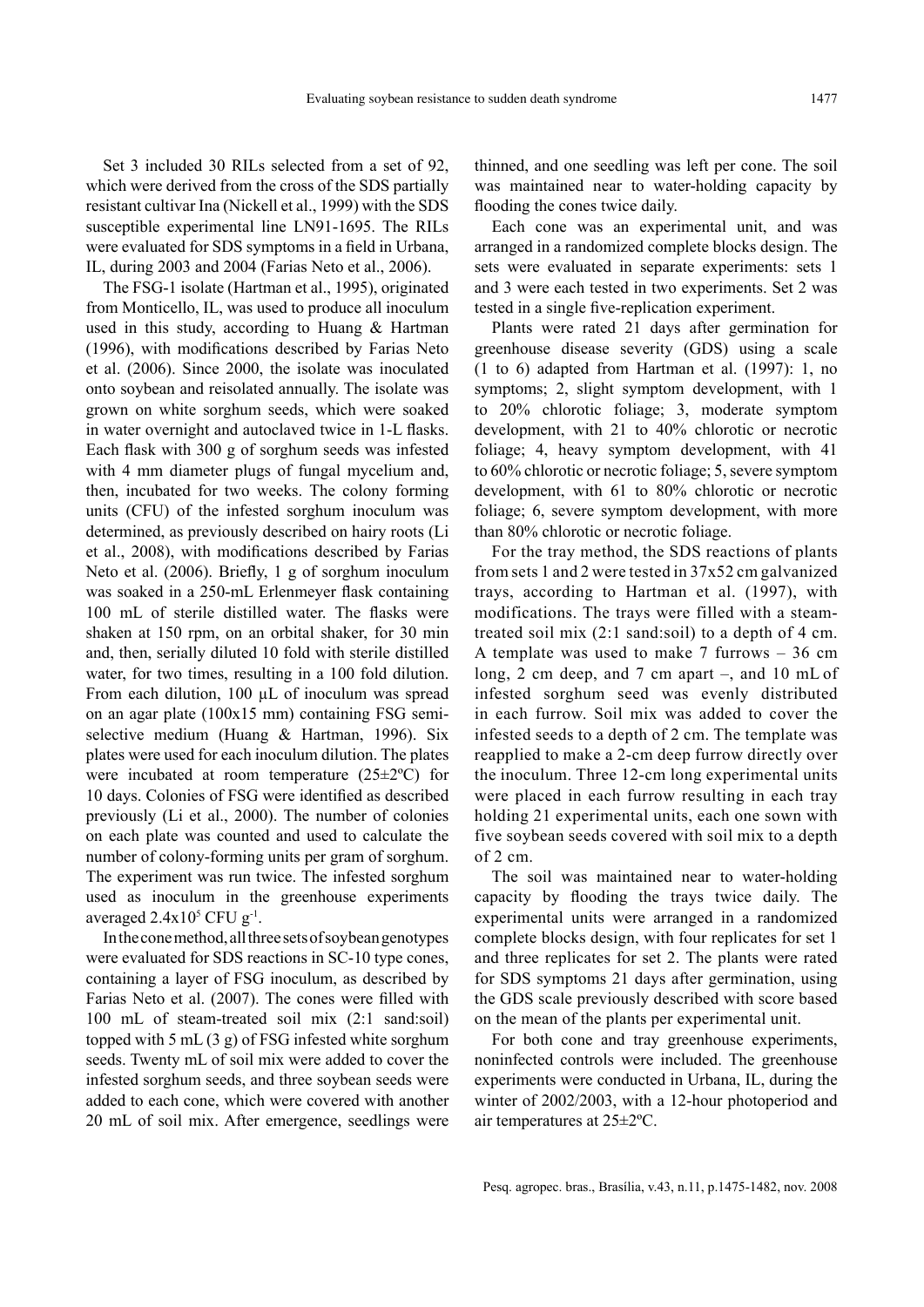The analysis of variance was computed for the greenhouse data using PROC MIXED (SAS Institute, 2000). All factors were considered fixed except for blocks. Means were separated using least significance differences (LSD) at 5% probability. Normality and homogeneity of data variances were verified. Preplanned contrasts were computed between the treatments. The CORR PROCEDURE of SAS was used to calculate Pearson correlations between field DX and DI, and greenhouse disease severity (GDS) data and between rankings of genotypes in the field and greenhouse.

# **Results and Discussion**

Typical SDS foliar symptoms for both cone and tray methods were observed on plants of all three sets grown in the greenhouse in soil with inoculation of infested sorghum. The noninoculated control plots showed no SDS foliar symptoms.

For the cone method, analysis of variance for GDS scores across experiments showed that there were significant differences among the resistance classes defined based on field results. Significant differences were detected among genotypes within classes for set 2, but not for sets 1 and 3. Nonsignificant differences between experiments were detected for sets 1 and 3, each one grown in two separate experiments.

Contrasts between score means of the resistance classes (Table 1), defined by field results, showed that the cone method was able to significantly separate the

Table 1. Sudden death syndrome (SDS) disease severity \*\*\*\* and \*\*\* Significant at 5, 1 and 0.1% probability, respectively. ratings of genotype resistance classes, grown in cones and trays infested with *Fusarium solani* f. sp. *glycines*, in greenhouse.

| Resistance class <sup>(1)</sup> | Greenhouse disease severity <sup>(2)</sup> |             |       |  |  |  |
|---------------------------------|--------------------------------------------|-------------|-------|--|--|--|
|                                 | Set 1                                      | Set 2       | Set 3 |  |  |  |
|                                 |                                            | Cone method |       |  |  |  |
| Partially resistant             | 2.5                                        | 2.5         | 2.5   |  |  |  |
| Intermediate resistant          | 3.0                                        | 3.1         | 3.2   |  |  |  |
| Susceptible                     | 3.6                                        | 3.2         | 3.5   |  |  |  |
| LSD $\frac{1}{5\%^{(3)}}$       | 0.44                                       | 0.54        | 0.43  |  |  |  |
|                                 |                                            | Tray method |       |  |  |  |
| Partially resistant             | 2.4                                        | 3.5         |       |  |  |  |
| Intermediate resistant          | 2.8                                        | 3.3         |       |  |  |  |
| Susceptible                     | 3.1                                        | 3.6         |       |  |  |  |
| LSD 5%                          | 0.38                                       | 0.24        |       |  |  |  |

(1)Genotypes in each set were placed into resistance classes as partially resistant, intermediate and susceptible, based on field ratings (Njiti et al., 2001). (2)Greenhouse disease severity ratings ranging from 1 (no symptoms) to 6 (severe symptom), adapted from Hartman et al. (1997). <sup>(3)</sup>LSD: least significant difference, at 5% probability.

means of PR and S classes and of PR and IN classes, for the three sets (Tables 1 and 2). However, for sets 2 and 3, the IN class did not differ significantly from the S class. Set 2 was composed by cultivars and lines from different maturity groups, which were not evaluated in the same field experiments; this may have introduced inconsistencies in the field classifications of these genotypes. Besides, genotypes in this set are also from different backgrounds and may respond differently to inoculations under greenhouse conditions, compared to field reactions to the disease. These factors could have made separation of IN and S classes difficult for this set.

Correlations between field DX or DI scores and greenhouse cone GDS scores were significant for the three sets (Table 3). The greatest correlation between

Table 2. Estimates from contrasts between greenhouse disease severity score ratings obtained using the cone and tray inoculation methods for of soybean genotypes placed into different *Fusarium solani* f. sp. *glycines* resistance classes.

| Contrast <sup><math>(1)</math></sup> | Set 1         | Set 2                 | Set 3                 |
|--------------------------------------|---------------|-----------------------|-----------------------|
|                                      |               | Cone method           |                       |
| IN x PR                              | $0.48^{*(2)}$ | $0.65*$               | $0.62**$              |
| INXS                                 | $-0.61**$     | $-0.09$ <sup>ns</sup> | $-0.28$ <sup>ns</sup> |
| PR x S                               | $-1.10***$    | $-0.74**$             | $-0.90***$            |
|                                      |               | Tray method           |                       |
| $IN \times PR$                       | $0.37*$       | 0.01 <sup>ns</sup>    |                       |
| INXS                                 | $0.35^{ns}$   | $-0.13ns$             | ---                   |
| PR x S                               | $-0.72***$    | $-0.11$ <sup>ns</sup> | ---                   |

(1)Genotypes in each set were rated into resistance classes as partially resistant (PR), intermediate  $(IN)$  and susceptible  $(S)$ , based on field ratings. <sup>(2)</sup>Greenhouse disease severity ratings ranging from 1 (no symptoms) to 6 (severe symptom); adapted from Hartman et al. (1997). <sup>ns</sup>Nonsignificant.

Table 3. Correlation coefficients between greenhouse disease severity (GDS) ratings and ranking, for cone and tray methods, and field genotypic rankings (Njiti et al., 2001) and means of disease index (DX) and disease incidence (DI) ratings and rankings.

| Method          | Field DX  |           | Field DI           |             | Cone GDS    |                    |  |
|-----------------|-----------|-----------|--------------------|-------------|-------------|--------------------|--|
|                 | Mean      | Rank      | Mean               | Rank        | Mean        | Rank               |  |
|                 |           | Set 1     |                    |             |             |                    |  |
| Cone GDS        | $0.69***$ | $0.74***$ |                    |             |             |                    |  |
| <b>Tray GDS</b> | $0.54***$ | $0.54***$ |                    |             | $0.48***$   | $0.56***$          |  |
|                 |           |           | Set 2              |             |             |                    |  |
| Cone GDS        |           |           | $0.59***$          | $0.61***$   |             |                    |  |
| <b>Tray GDS</b> |           |           | 0.38 <sup>ns</sup> | $0.35^{ns}$ | $0.29^{ns}$ | 0.38 <sup>ns</sup> |  |
|                 |           |           | Set $3^{(1)}$      |             |             |                    |  |
| Cone GDS 30     | $0.68***$ | $0.65***$ |                    |             |             |                    |  |
| Cone GDS 94     | $0.51***$ | $0.50***$ |                    |             |             |                    |  |

(1)The set 3 correlation was evaluated using the 30 selected lines or all the 94 lines in the population.  $n s$ Nonsignificant.  $\ast$ ,  $\ast \ast$  and  $\ast \ast s$ Significant at 5, 1 and 0,1% probability, respectively.

Pesq. agropec. bras., Brasília, v.43, n.11, p.1475-1482, nov. 2008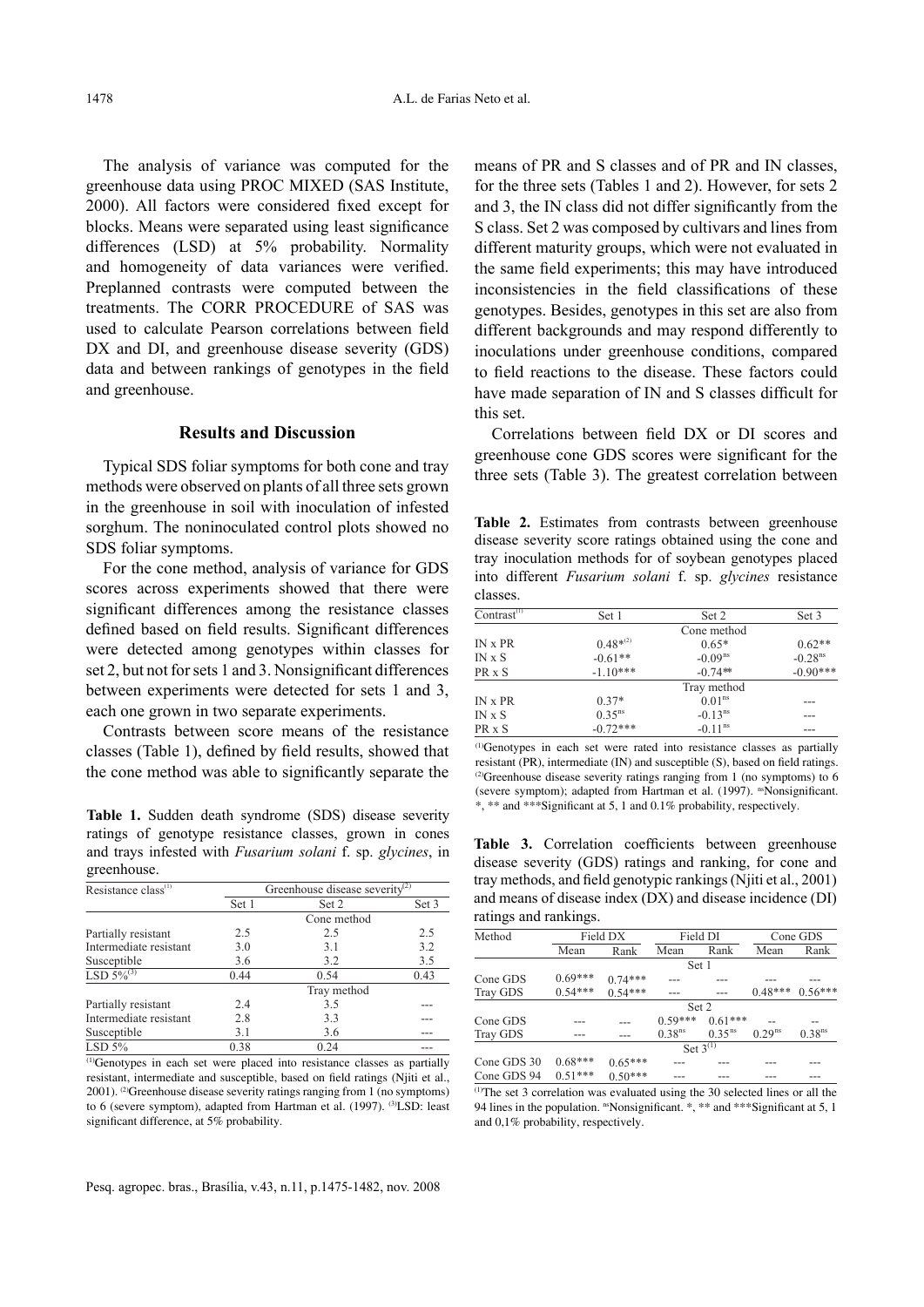greenhouse and field scores was observed for set 1, while the lowest ones was observed for set 2. The correlation for set 3 genotypes was 0.68, when only the selected 30 lines were used in the analysis, and dropped to 0.51 when all 94 lines in the population were included. This lower correlation was expected, because the 30 selected lines were weighted towards those having the greatest and the least resistance. The rank correlation values were greater than the correlations of the scores. The rank correlations between the field and GDS scores were 0.74 for set 1, 0.61 for set 2 and 0.65 for set 3. A rank correlation of 0.50 was detected for set 3, when all the 94 lines from the cross Ina by LN91-1695 were included in the analysis.

The good association between field and greenhouse cone scores is illustrated by a comparison of scores for genotypes in set 1 (Table 4), set 2 (Table 5) and set 3 (Table 6). For example, of the 11 genotypes placed in the partially resistant class in set 2 based on field DI, eight were rated as partially resistant based on the cone ratings. Of the seven genotypes placed in the susceptible class based on field DI, five were rated as susceptible, based on the cone ratings (Table 5).

For the tray method, analysis of variance of GDS scores revealed significant differences an disease severity among field based resistance classes for set 1, and nonsignificant effects for set 2. This method significantly separated PR class from S class and IN from PR classes, for set 1 (Table 1). For set 2, the DS averages of the three classes were similar (Table 2), and there were no significant differences among these classes. No significant differences among genotypes

**Table 4.** Means and rankings of soybean lines for field sudden death syndrome (SDS) disease index (DX) and greenhouse disease severity (GDS) for cone and tray inoculation methods for set 1 genotypes.

| Genotype          | Field $DX^{(1)}$         | Ranking field DX                                              | Cone $GDS(2)$ | Cone class | Ranking cone GDS              | Tray GDS | Tray class     | Ranking tray GDS         |
|-------------------|--------------------------|---------------------------------------------------------------|---------------|------------|-------------------------------|----------|----------------|--------------------------|
|                   |                          | Field partially resistant class (PR) genotypes <sup>(3)</sup> |               |            |                               |          |                |                          |
| $Ls-G96$          | 0.1                      | 1                                                             | 2.6           | PR         | 8                             | 2.6      | PR             | 13                       |
| $(E \times F)$ 23 | 0.5                      | $\overline{2}$                                                | 2.1           | PR         | 5                             | 3.3      | S              | 24                       |
| $(E \times F)$ 59 | 0.5                      | 3                                                             | 2.7           | PR         | 9                             | 2.2      | PR             | 6                        |
| $(E \times F)$ 67 | 1.1                      | $\overline{4}$                                                | 2.9           | PR         | 13                            | 2.1      | PR             | 3                        |
| $(E \times F)$ 57 | 1.1                      | 5                                                             | 2.6           | PR         | 7                             | 2.0      | PR             | $\mathbf{1}$             |
| $(E \times F)$ 44 | 1.1                      | 6                                                             | 1.7           | PR         | $\overline{2}$                | 2.1      | PR             | $\mathbf{2}$             |
| $(E \times F)$ 20 | 1.2                      | 7                                                             | 2.8           | PR         | 10                            | 2.6      | PR             | $12\,$                   |
| $(E \times F)$ 47 | 1.5                      | 8                                                             | 2.0           | PR         | 3                             | 2.5      | PR             | 8                        |
| $(E \times F)$ 37 | 1.9                      | 9                                                             | 3.3           | PR         | 21                            | 3.0      | PR/S           | 20                       |
| $(E \times F)$ 55 | 3.0                      | 10                                                            | 2.1           | <b>PR</b>  | $\overline{4}$                | 2.1      | PR             | 4                        |
| Forrest           | $\overline{\phantom{a}}$ | $\blacksquare$                                                | 2.2           | PR         |                               | 2.1      | PR             | $\overline{\phantom{a}}$ |
|                   |                          |                                                               |               |            | Field intermediate class (IN) |          |                |                          |
| $(E \times F)$ 46 | 5.4                      | 11                                                            | 1.7           | PR         |                               | 2.4      | PR             | 7                        |
| $(E \times F)$ 14 | 6.3                      | 12                                                            | 3.1           | PR         | 15                            | 2.2      | PR             | 5                        |
| $(E \times F)$ 91 | 6.4                      | 13                                                            | 3.1           | PR         | 18                            | 2.6      | PR             | 11                       |
| $(E \times F)$ 75 | 6.4                      | 14                                                            | 4.0           | S          | 28                            | 3.1      | PR/S           | 22                       |
| $(E \times F)$ 49 | 6.9                      | 15                                                            | 2.3           | PR         | 6                             | 3.5      | S              | 27                       |
| $(E \times F)$ 26 | 7.2                      | 16                                                            | 3.6           | S          | 23                            | 3.2      | S              | 23                       |
| $(E \times F)$ 6  | 8.2                      | 17                                                            | 3.1           | S          | 17                            | 2.9      | PR/S           | 18                       |
| $(E \times F)$ 73 | 8.6                      | 18                                                            | 2.9           | PR         | 12                            | 2.7      | PR             | 16                       |
| $(E \times F)$ 97 | 9.1                      | 19                                                            | 3.1           | PR         | 16                            | 2.6      | PR             | 9                        |
| $(E \times F)$ 45 | 9.7                      | 20                                                            | 2.9           | PR         | 11                            | 2.7      | PR             | 15                       |
|                   |                          |                                                               |               |            | Field susceptible class (S)   |          |                |                          |
| $(E \times F)$ 39 | 15.7                     | 21                                                            | 3.6           | S          | 25                            | 3.6      | S              | 28                       |
| $(E \times F) 51$ | 16.0                     | 22                                                            | 3.3           | PR         | 20                            | 2.9      | PR/S           | 19                       |
| $(E \times F)$ 10 | 17.5                     | 23                                                            | 3.0           | PR         | 14                            | 3.4      | S              | 26                       |
| $(E \times F)$ 68 | 18.2                     | 24                                                            | 3.2           | PR         | 19                            | 3.3      | S              | 25                       |
| $(E \times F)$ 18 | 18.6                     | 25                                                            | 3.3           | PR         | 22                            | 2.6      | PR             | 14                       |
| $(E \times F)$ 83 | 18.7                     | 26                                                            | 3.8           | S          | 26                            | 3.7      | S              | 30                       |
| $(E \times F)$ 76 | 18.7                     | 27                                                            | 3.6           | S          | 24                            | 2.6      | PR             | 10                       |
| $(E \times F)$ 85 | 19.8                     | 28                                                            | 4.0           | S          | 29                            | 3.6      | S              | 29                       |
| $(E \times F)$ 80 | 20.2                     | 29                                                            | 3.8           | S          | 27                            | 3.0      | PR/S           | 21                       |
| $(E \times F)$ 7  | 20.3                     | 30                                                            | 4.0           | S          | 30                            | 2.7      | PR             | 17                       |
| Essex             | $\overline{\phantom{a}}$ | $\overline{\phantom{a}}$                                      | 4.7           | S          | $\overline{\phantom{a}}$      | 3.9      | S              | $\overline{\phantom{a}}$ |
| Mean              | $\overline{a}$           | $\overline{a}$                                                | 3.0           |            |                               | 2.8      | $\sim$         | L,                       |
| LSD $5\%^{(4)}$   | $\overline{\phantom{a}}$ |                                                               | 1.21          |            |                               | 1.02     | $\overline{a}$ | $\overline{\phantom{a}}$ |

<sup>(1)</sup>From Njiti et al.. (2201). <sup>(2)</sup>Greenhouse disease severity ratings ranging from 1 (no symptoms) to 6 (severe symptom); adapted from Hartman et al. (1997). (3) According to Njiti et al. (2001). <sup>(4)</sup>Least significant difference, at 5% probability.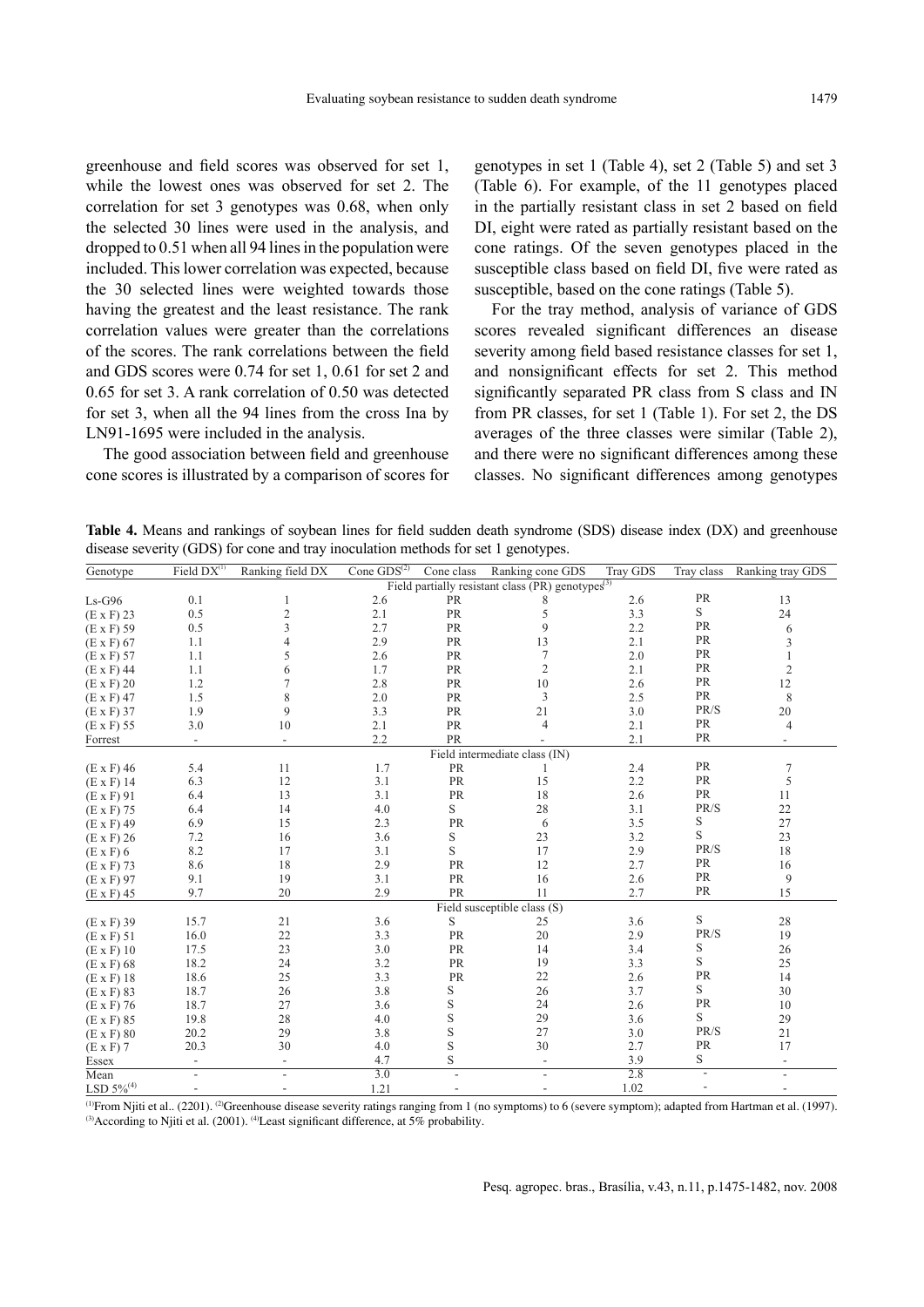within classes were observed for set 1, while highly significant differences were found for set 2.

Correlations between field and tray scores were lower than the ones between field and cone scores (Table 3). For set 1, both correlations between field DI and tray GDS scores and rank correlation were 0.54. For set 2, no significant correlations were found between field DI and tray GDS scores.

When cone and tray GDS scores were compared, the correlation between these methods was significant for set 1 (0.48) but not for set 2. These correlations between greenhouse methods were lower than the ones between field DI and GDS scores, for either method.

The greenhouse inoculation methods, especially the cone method, were successful in predicting field SDS ratings. Because of the difficulty in achieving consistent SDS symptoms in the field, these greenhouse methods

**Table 5.** Means, ranks, and disease classes for sudden death syndrome (SDS) field disease incidence (DI) and greenhouse disease severity (GDS) for cone and tray inoculations of set 2 soybean genotypes.

| Genotype        | Field                                          | Field                        | Cone | Ranking                  | Tray       | Ranking                  |  |
|-----------------|------------------------------------------------|------------------------------|------|--------------------------|------------|--------------------------|--|
|                 | $DI^{(1)}$                                     | ranking                      |      | $GDS(2)$ cone $GDS$      | <b>GDS</b> | tray GDS                 |  |
|                 | Field partially resistant class <sup>(3)</sup> |                              |      |                          |            |                          |  |
| A5560           | $\mathbf{0}$                                   | 1                            | 1.8  | 2                        | 3.3        | 18                       |  |
| LS90-1920       | $\overline{c}$                                 | $\overline{c}$               | 2.9  | 12                       | 3.2        | 13                       |  |
| LS94-3207       | 3                                              | 3                            | 2.7  | 9                        | 2.8        | 3                        |  |
| Manokin         | 5                                              | 4                            | 2.5  | 6                        | 3          | 5                        |  |
| PI 520733       | 5                                              | 4                            | 2.3  | $\overline{4}$           | 2.7        | 1                        |  |
| Ripley          | 6                                              | 6                            | 3.2  | 15                       | 3.1        | 13                       |  |
| Pharaoh         | 8                                              | 7                            | 2.6  | 8                        | 3          | 5                        |  |
| Cordell         | 10                                             | 8                            | 1.8  | 3                        | 3          | 5                        |  |
| Jack            | 12                                             | 9                            | 2.5  | 5                        | 3          | 5                        |  |
| Forrest         | 16                                             | 10                           | 1.7  | 1                        | 3.2        | 13                       |  |
| LS93-0375       | 20                                             | 11                           | 3.6  | 22                       | 3.3        | 18                       |  |
| PI567374        | $\overline{\phantom{0}}$                       | $\overline{a}$               | 2.0  |                          | 2.6        | $\overline{\phantom{0}}$ |  |
|                 |                                                |                              |      | Field intermediate class |            |                          |  |
| Egyptian        | 32                                             | 12                           | 2.7  | 10                       | 3          | 5                        |  |
| Essex           | 39                                             | 13                           | 3.4  | 18                       | 3          | 5                        |  |
| Calland         | 43                                             | 14                           | 3.6  | 23                       | 3          | 5                        |  |
| Pella86         | 44                                             | 15                           | 3.2  | 14                       | 2.7        | $\mathbf{1}$             |  |
| A4715           | 54                                             | 16                           | 3.5  | 20                       | 3.3        | 18                       |  |
| A5403           | 57                                             | 17                           | 3.3  | 16                       | 3.3        | 18                       |  |
|                 | Field susceptible class                        |                              |      |                          |            |                          |  |
| Hutcheson       | 69                                             | 18                           | 2.6  | 7                        | 3.2        | 13                       |  |
| Douglas         | 75                                             | 19                           | 2.8  | 11                       | 2.8        | 2                        |  |
| DP105           | 100                                            | 20                           | 3.6  | 21                       | 3.2        | 13                       |  |
| Spencer         | 100                                            | 20                           | 3.6  | 24                       | 3.3        | 18                       |  |
| P3981           | 100                                            | 20                           | 3.2  | 13                       | 3          | 5                        |  |
| CM497           | 100                                            | 20                           | 3.4  | 19                       | 3.7        | 24                       |  |
| V82-2191        | 100                                            | 20                           | 3.3  | 17                       | 3.3        | 18                       |  |
| Spencer         | $\overline{\phantom{0}}$                       | $\qquad \qquad \blacksquare$ | 3.7  | $\overline{\phantom{0}}$ | 3.3        | $\overline{\phantom{0}}$ |  |
| Mean            | $\overline{a}$                                 | $\qquad \qquad \blacksquare$ | 2.9  | $\overline{a}$           | 3.1        | $\overline{a}$           |  |
| LSD $5\%^{(4)}$ | -                                              |                              | 0.90 |                          | 0.62       |                          |  |

(1)Disease incidence percentage related to susceptible check, according to previous study. (2)Greenhouse disease severity ratings ranging from 1 (no symptoms) to 6 (severe symptom); adapted from Hartman et al. (1997). <sup>(3)</sup>Based on previous study of field ratings. <sup>(4)</sup>Least significant difference, at 5% probability.

could prove useful for evaluating the level of SDS resistance of soybean genotypes. For example, breeding populations could be first screened for resistance in the greenhouse, followed by the verification of resistance ratings of selected lines in the field.

The correlation between GDS scores obtained using the tray and cone methods was lower than the correlation of the GDS scores for either method with field scores. It is surprising that GDS scores from the two greenhouse methods were not more highly correlated since for both methods, the same inoculum, greenhouse, planting depth, and watering regime were used.

**Table 6.** Means and rankings of set 3 soybean genotypes for field sudden death syndrome (SDS) disease index (DX) and greenhouse disease severity (GDS) for the cone inoculation method.

| Genotype        | Field                                          | Ranking        | Cone                     | Ranking                  | Class          |  |  |
|-----------------|------------------------------------------------|----------------|--------------------------|--------------------------|----------------|--|--|
|                 | DX                                             | field DX       | $\mathrm{GDS}^{(1)}$     | cone                     |                |  |  |
|                 | Field partially resistant class <sup>(2)</sup> |                |                          |                          |                |  |  |
| 96              | 0.0                                            | 1              | 2.2                      | $\overline{4}$           | PR             |  |  |
| 33              | 0.0                                            | $\overline{2}$ | 2.9                      | 13                       | <b>PR</b>      |  |  |
| 53              | 0.1                                            | 3              | 2.6                      | $\overline{7}$           | PR             |  |  |
| 44              | 0.1                                            | $\overline{4}$ | 3.6                      | 26                       | S              |  |  |
| 46              | 0.1                                            | 5              | 2.6                      | 6                        | PR             |  |  |
| 16              | 0.2                                            | 6              | 2.2                      | 3                        | PR             |  |  |
| 40              | 0.2                                            | $\overline{7}$ | 2.1                      | $\mathbf{1}$             | PR             |  |  |
| 13              | 0.4                                            | 8              | 2.1                      | $\overline{c}$           | PR             |  |  |
| 35              | 0.4                                            | 9              | 2.7                      | 10                       | PR             |  |  |
| 15              | 0.4                                            | 10             | 2.3                      | 5                        | PR             |  |  |
| Ina             | 0.3                                            |                | 2.1                      |                          | PR             |  |  |
|                 |                                                |                | Field intermediate class |                          |                |  |  |
| 81              | 4.0                                            | 11             | 2.8                      | 12                       | S              |  |  |
| 45              | 4.0                                            | 12             | 3.2                      | 20                       | PR             |  |  |
| 10              | 4.1                                            | 13             | 3.4                      | 21                       | S              |  |  |
| 77              | 4.4                                            | 14             | 2.7                      | 8                        | S              |  |  |
| 25              | 4.5                                            | 15             | 3.0                      | 16                       | S              |  |  |
| 69              | 4.5                                            | 16             | 3.2                      | 19                       | PR             |  |  |
| 54              | 4.7                                            | 17             | 3.0                      | 15                       | PR             |  |  |
| 47              | 4.9                                            | 18             | 2.7                      | 11                       | PR             |  |  |
| 41              | 4.9                                            | 19             | 3.5                      | 25                       | S              |  |  |
| 14              | 4.9                                            | 20             | 3.0                      | 17                       | PR             |  |  |
|                 |                                                |                | Field susceptible class  |                          |                |  |  |
| 66              | 8.1                                            | 21             | 3.9                      | 29                       | S              |  |  |
| 98              | 9.1                                            | 22             | 3.9                      | 30                       | S              |  |  |
| 21              | 9.4                                            | 23             | 2.7                      | 9                        | PR             |  |  |
| 63              | 10.5                                           | 24             | 3.4                      | 22                       | S              |  |  |
| 11              | 11.0                                           | 25             | 2.9                      | 14                       | PR             |  |  |
| 71              | 11.4                                           | 26             | 3.2                      | 18                       | PR             |  |  |
| 19              | 11.7                                           | 27             | 3.5                      | 23                       | S              |  |  |
| 88              | 13.5                                           | 28             | 3.5                      | 24                       | S              |  |  |
| 50              | 16.3                                           | 29             | 3.6                      | 27                       | S              |  |  |
| 29              | 19.2                                           | 30             | 3.7                      | 28                       | S              |  |  |
| LN91-1695       | 11.9                                           | -              | 4.5                      | $\overline{\phantom{0}}$ | S              |  |  |
| Mean            | 5.6                                            | $\overline{a}$ | $\overline{3.1}$         |                          |                |  |  |
| $LSD 5\%^{(3)}$ | 4.0                                            | $\overline{a}$ | 11.0                     | $\overline{\phantom{a}}$ | $\overline{a}$ |  |  |

(1)Greenhouse disease severity ratings ranging from 1 (no symptoms) to 6 (severe symptom); adapted from Hartman et al. (1997). <sup>(2)</sup>From Farias Neto et al. (2006). <sup>(3)</sup>Least significant difference, at 5% probability.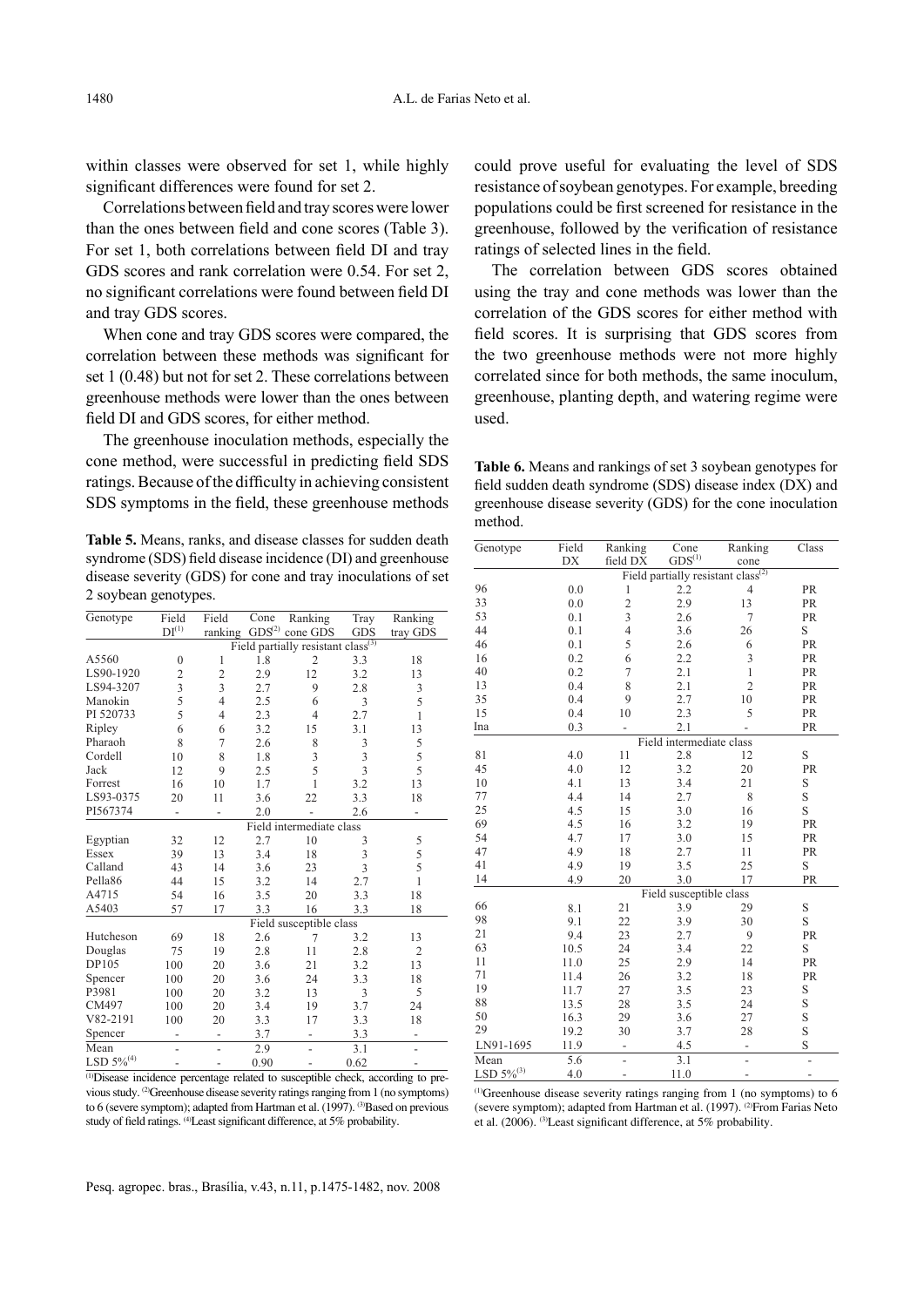A greater correlation was observed between GDS scores and field scores for the cones method than for the trays method. A reason for the lower correlation for the tray method may be that roots too frequently escaped infection on this method compared to the cone method. This is because a continuous layer of infested grain was placed in the cones, whereas for the tray method, infested grain was only placed under the seed. This allowed the roots to potentially grow around the inoculum in the tray method, thus escaping the disease.

Some lines partially resistant in the field were susceptible with both greenhouse methods, showing that the inoculum overcame the resistance of these lines, as observed by Njiti et al. (2001). In addition, genotypes in set 2 were from different backgrounds and may respond differently to inoculations under greenhouse conditions compared to field reactions to the disease.

The cone method requires more resources than the tray one for conducting resistance evaluations. This is because each cone has to be prepared separately and contains only one plant. In contrast, 21 experimental units, planted with five seeds each, were grown in each tray. Because of the fewer plants in each experimental unit with the cone method, we used more replications with this method than for the tray one.

The associations obtained between the greenhouse cone method and field scores were not as great as observed by Njiti et al. (2001) or Hashmi et al. (2005). Set 1 lines and field data used in the present work were the same used by Njiti et al. (2001). They evaluated these lines in a greenhouse test in which plants were grown in pots with inoculum mixed into the growth medium with low  $(3.3 \times 10^3 \text{ s} \cdot \text{m}^3 \cdot \text{m}^3)$  of grow medium), moderate  $(5 \times 10^3)$ , and high  $(10^4)$  inoculum levels. The moderate inoculum level resulted in the greatest correlation with field results and the  $\mathbb{R}^2$  value from the regression was 0.60 which is greater than the  $R<sup>2</sup>$  from the cone test, which was 0.48.

Hashmi et al. (2005) achieved a correlation of 0.81 between field and greenhouse inoculations using the same set 2 genotypes and field data used in this work. In cone method used in this work and in the method used by Hashmi et al. (2005), plants were grown in tubes and inoculated with a layer of inoculum that the roots needed to grow through. The main difference between these two methods is that in Hashmi et al. (2005) greater soil temperature control were obtained by the use of a water bath system whereas our soil temperature was regulated only by the air temperature in the greenhouse. This greater soil temperature regulation may be a major factor leading to the high correlation between field and greenhouse results observed by Hashmi et al. (2005) Further research is needed to investigate the role of soil temperature on SDS development in the greenhouse.

The cone method used in this study has a number of advantages compared to other methods. Although the correlations with field results were not as great compared to the methods described by Nijti et al. (2001) or Hashmi et al. (2005), the cone method is less complicated to set up than these other methods and does not require a water bath system. This makes it a good choice when researchers need a relatively simple system to rate the SDS resistance levels of genotypes in genetic mapping studies, breeding programs and cultivar testing.

### **Conclusions**

1. The cone method showed the highest correlations with field results and can be used to screen soybean genotypes for sudden death syndrome resistance.

2. The tray method is a good option for screening soybean germplasm for sudden death syndrome resistance, when many genotypes need to be tested.

### **Acknowledgements**

To Coordenação de Aperfeiçoamento de Pessoal de Nível Superior and to Embrapa, for support; to the Illinois Soybean Association and to the United Soybean Board, for research support and grants; to Dr. David Lightfoot, Southern Illinois University, Carbondale, IL, USA, for providing the recombinant inbreed lines (RILs) of set 1.

#### **References**

AOKI, T.; O'DONNELL, K.; SCANDIANNI, M.M. Sudden death syndrome of soybean in South America is caused by four species of *Fusarium*: *Fusarium brasiliense* sp. nov., *F. cuneirostrum* sp. nov., *F. tucumaniae*, and *F. virguliforme*. **Mycoscience**, v.46, p.162-183, 2005.

FARIAS NETO, A.L. de; HARTMAN, G.L.; PEDERSEN, W.L.; LI, S.; BOLLERO, G.A.; DIERS,W.B. Irrigation and inoculation treatments that increase the severity of soybean sudden death syndrome in the field. **Crop Science**, v.46, p.2547-2554, 2006.

FARIAS NETO, A.L. de; HASHMI, R.; SCHMIDT, M.; CARLSON, S.R.; HARTMAN, G.L.; LI, S.; NELSON, R.L.; DIERS, B.W.